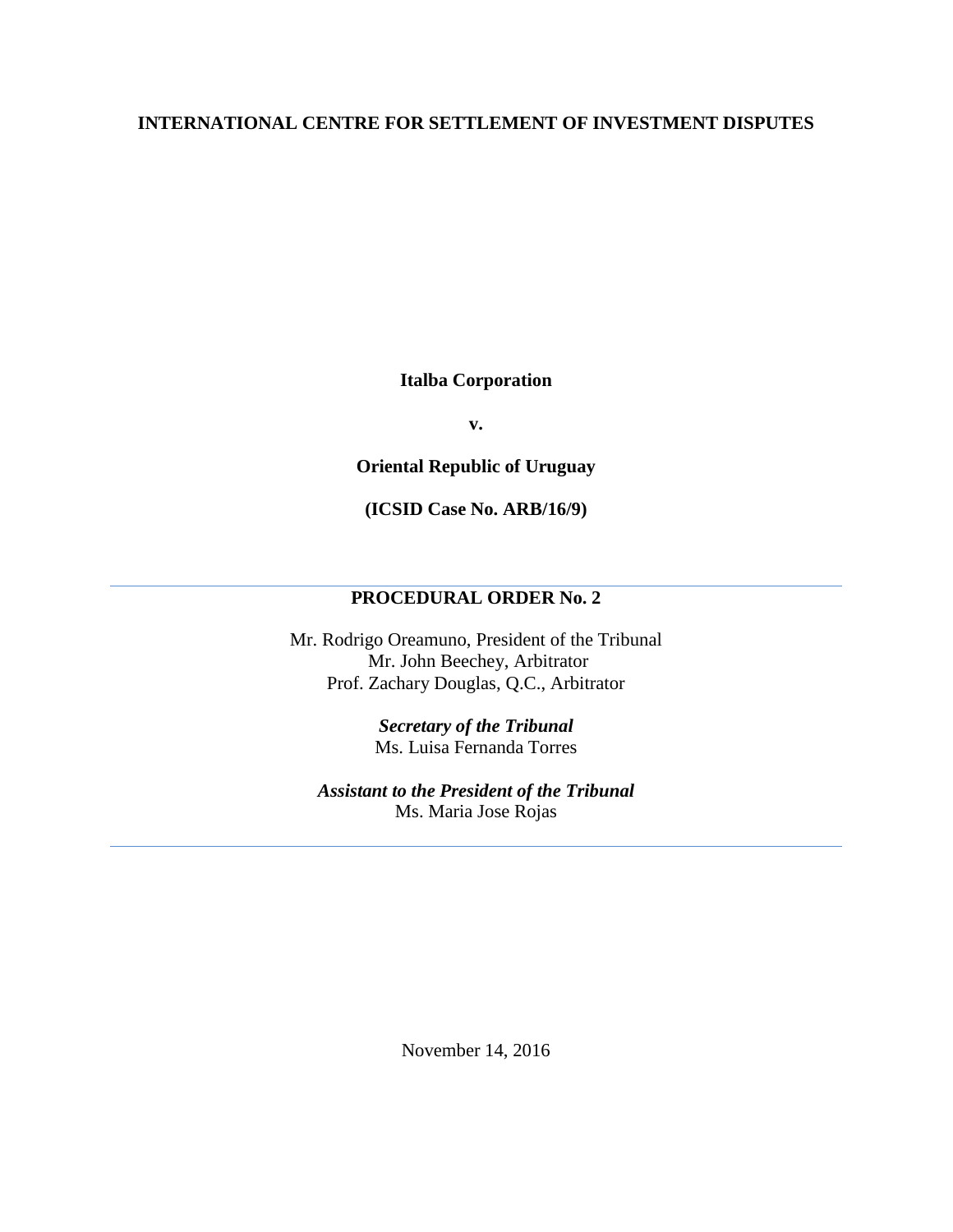# **Procedural Order No. 2**

### **I. PROCEDURAL HISTORY**

- 1. By email of October 25, 2016, the Secretary of the Tribunal inquired about the status of the submission of hard copies of the translations of Claimant's Memorial.
- 2. By email of October 25, 2016, Claimant advised that in its view the provisions of Sections 14.2 to 14.5 of Procedural Order No. 1 were not applicable to the filing of translations of the Parties' pleadings.
- 3. By letter of October 28, 2016, following an invitation from the Tribunal, Respondent observed that in its view the requirements of Sections 14.2 to 14.5 of Procedural Order No. 1 were applicable both to submission of original versions and translations of the Parties' pleadings.
- 4. By letter of November 4, 2016, the Tribunal presented to the Parties a proposed clarification to Sections 14.1 to 14.5 of Procedural Order No. 1. The letter stated that "*absent any final observations from the Parties, which shall be received no later than Tuesday, 8 November 2016, the Tribunal will proceed to issue Procedural Order No. 2, memorializing the* [proposed] *clarification*."
- 5. By email of 8 November 2016, Claimant confirmed not having any objections to the Tribunal's proposal.
- 6. The Tribunal has not received any observation from the Respondent.
- 7. Therefore, the Tribunal issues this Procedural Order No. 2, memorializing the clarification to Sections 14.1 to 14.5 of Procedural Order No. 1 proposed in the Tribunal's letter of November 4, 2016.

#### **II. ORDER**

 $\overline{a}$ 

8. Sections 14.1 to 14.5 of Procedural Order No. 1, are hereby amended as follows:

"14.1. By the relevant filing date, the parties shall submit by email to the Tribunal Secretary and the opposing party an electronic version without exhibits of the pleadings, witness statements, expert reports, and a list of exhibits ("Electronic E-mail Filing"). $<sup>1</sup>$  $<sup>1</sup>$  $<sup>1</sup>$  By the end of the second business</sup> day following the relevant filing date, the parties shall upload these documents with exhibits to the file sharing platform that will be created by ICSID for purposes of this case ("Electronic BOX Filing"). For the avoidance of doubt, the Electronic E-mail Filing and the Electronic BOX

<span id="page-1-0"></span><sup>&</sup>lt;sup>1</sup> Please note that the World Bank server does not accept emails larger than 25 MB.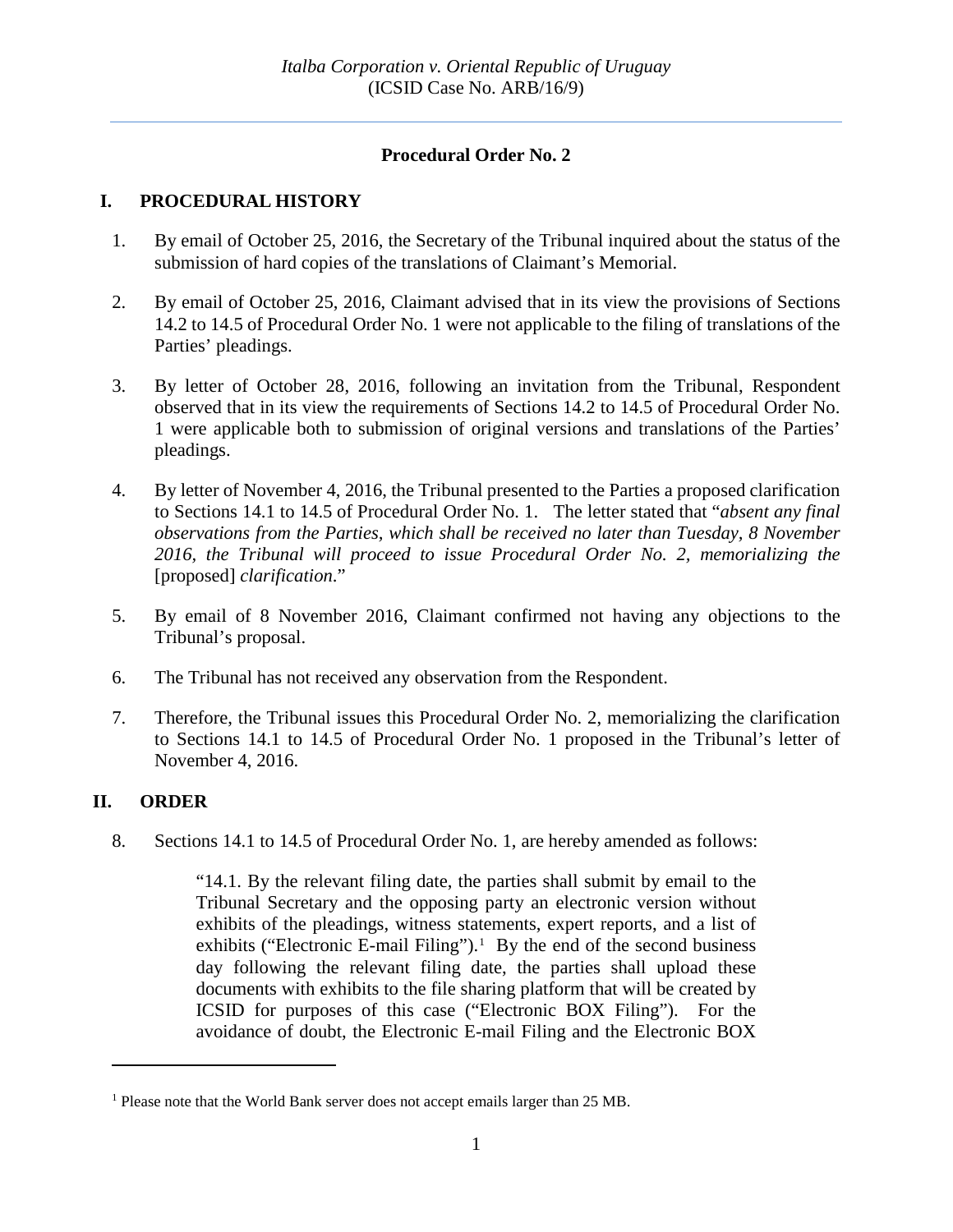### **Procedural Order No. 2**

Filing requirements are applicable with regard to the original submission and the translations submission.

14.2. Four business days following the Electronic E-mail Filing of the translations, the parties shall courier to the Tribunal Secretary:

- 14.[2](#page-2-0).1. one unbound **hard copy** in Letter format<sup>2</sup> of the entire submission (both in original language and translations),<sup>[3](#page-2-1)</sup> including signed originals of the pleading, witness statements, and expert reports, together with documents (but not including legal authorities); and
- 14.2.2. one **hard copy** in letter format of the entire submission (both in original language and translations) including the pleading, witness statements, expert reports, and exhibits (but not including legal authorities).

14.3. Also four business days following the Electronic E-mail Filing of the translations, the parties shall courier to the opposing party at the address(es) indicated at Section 9.1 above, and to each Member of the Tribunal at the addresses indicated at Section 14.6 below, **hard copies** of the entire submission, including the pleading, witness statements, expert reports, and exhibits (but not including legal authorities). The parties are to send hard copies as follows:

- in Letter format for Mr. Oreamuno (only in the original language);
- in A5 format for Mr. Beechey and Prof. Douglas (only the English versions);[4](#page-2-2)
- in A5 or Letter format for opposing counsel (only in the original language).

14.4. Four business days following the Electronic Email Filing of the translations, the parties shall courier to the Tribunal's Secretary two **USB drives, or CD-ROMs or DVDs**, with full copies of the entire submission

 $\overline{a}$ 

<span id="page-2-0"></span><sup>2</sup> The Letter format is required for ICSID's archiving.

<span id="page-2-1"></span><sup>&</sup>lt;sup>3</sup> The hard copy set shall be organized including the original language document, followed by the translation separated by a colored sheet.

<span id="page-2-2"></span><sup>4</sup> Double-sided, spiral bound and in soft covers.